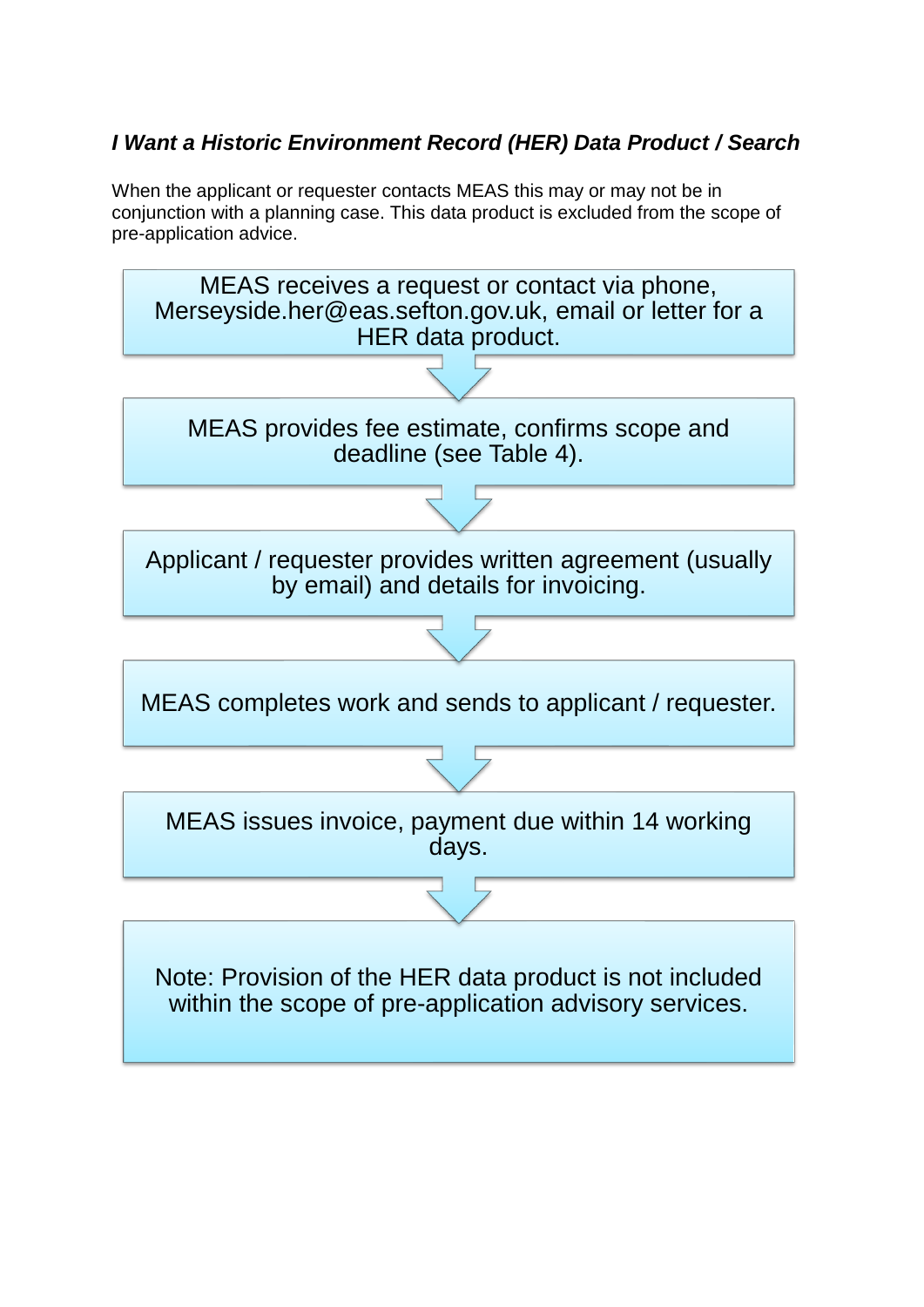# *Table 4 – Merseyside Historic Environment Record data product (search)*

| <b>Historic</b><br><b>Environment</b><br><b>Record data</b><br>product (search) | <b>Description</b>                                                                                          | <b>Standard</b><br>of Service               | <b>Charges</b>                              |
|---------------------------------------------------------------------------------|-------------------------------------------------------------------------------------------------------------|---------------------------------------------|---------------------------------------------|
| Desk Based Data<br>products:<br>Merseyside Historic                             | Data products and services as per<br>Appendix 2.2 and are restricted to<br>Knowsley, Liverpool, Sefton, St. | 7 working<br>days from<br>written           | As per MHER<br>published<br>charging policy |
| Environment<br>Record                                                           | Helens and Wirral. The procedure that<br>we follow is set out in Appendix 1.5.                              | acceptance<br>of quotation<br>by requester. | (Appendix 2.2)                              |

# *Merseyside Historic Environment Record Products and Services Charging Policy*

## **Commercial users**

We define commercial users thus: commercial bodies, consultants, non-supporting bodies, those undertaking sponsored research and any other user that does not qualify as a non-commercial user (see below).

The fee is for the provision of a licence to reuse the data returned from the Merseyside Historic Environment Record (HER) data products and services (the products and services) as set out in the schedule below. The licence provides permission to reproduce the Merseyside HER data for commercial purposes (such as commercial advice, services and/or publications) restricted solely to that specific, unique Merseyside HER commercial enquiry. The permission excludes use or interpretation of those data for any other commercial purpose or commercial uses whatsoever.

For the avoidance of doubt, the licence fee does not include any element of Merseyside HER database assembly, data collection, and database maintenance or database management and relates solely to the licence for the re-use and interpretation of those data for unique commercial purposes.

**Standard data product fee is £175 (excl VAT).** This includes: a standard report of all designated and non-designated heritage assets along with information on previous archaeological interventions within the specified search area. Also provided are GIS files for these HER entries.

**HER check.** No fee is charged for a simple check of the HER, to confirm the presence of HER entries within a specified area or the existence of an entry for a given building or site.

Data searches will normally be scheduled, and products supplied within 7 working days following confirmation of quotation acceptance e.g. through email. Current service turnaround is typically same day.